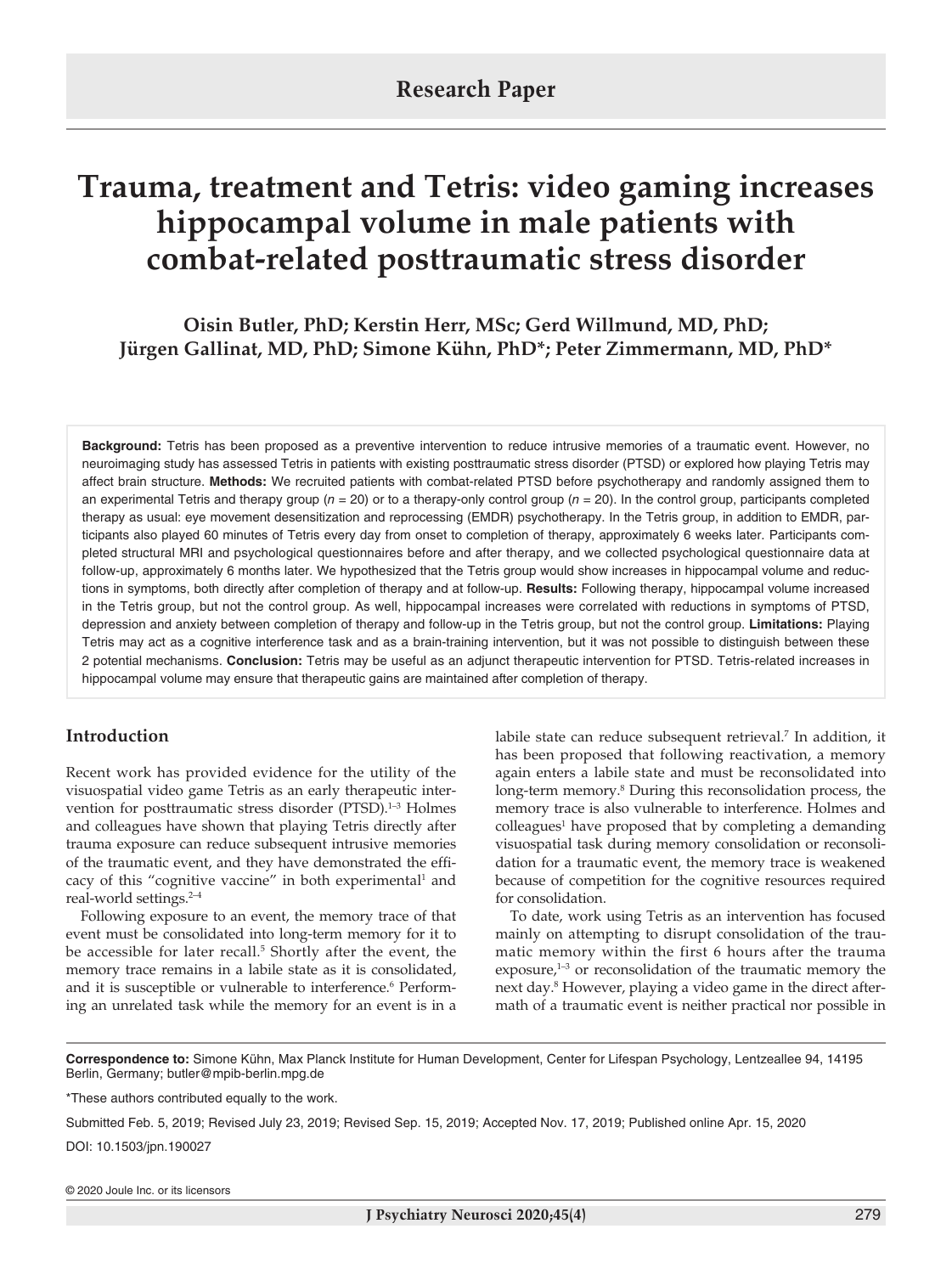every case. It is estimated that approximately 8 million adults have PTSD in the United States alone.<sup>9</sup> As such, interventions for those who are already experiencing posttraumatic symptoms are sorely needed.

One study to date has assessed a Tetris intervention in people with existing PTSD.4 In this study, specific intrusions were targeted based on the concepts of "concurrent task interference and memory reconsolidation." After a reminder for a specific intrusive memory, patients played 25 minutes of Tetris. The authors found that after completion of the study, the frequency of targeted intrusions was lower than that of nontargeted intrusions. In the current study, we investigate the utility of Tetris as an adjunct therapeutic intervention for people with current PTSD.

Current therapeutic interventions for PTSD have a number of limitations related to response rates and long-term efficacy. A significant minority of people with PTSD will not show significant improvement in symptoms directly following therapy, with rates of nonresponders estimated to be as high as 35% to 50% in some studies.10–12 In addition, the long-term prognosis for PTSD is poor: a majority of people continue to experience symptoms for months or years after initial diagnosis, and a substantial number never fully recovers.13 As such, there is a significant need for additional therapeutic interventions that may act as an adjunct to traditional psychotherapy for nonresponders and to ensure the long-term maintenance of therapy-related gains for responders.

The most widely used and most effective interventions for PTSD are psychotherapies such as trauma-focused cognitive behaviour therapy (CBT) and eye movement desensitization and reprocessing (EMDR) therapy. These therapies target memories of the traumatic event, along with the person's cognitive and emotional interpretation of the event. Therapy with EMDR is particularly interesting, because it differs from other psychotherapies by incorporating a visuosensory attentional component.14 There are some inconsistencies in the literature regarding EMDR, particularly the therapeutic contribution of the visuosensory component:15 although reviews of studies comparing trauma-focused CBT and EMDR have failed to demonstrate increased efficacy for one over the other,<sup>10,15</sup> separate reviews have provided evidence that the addition of eye movements results in significant improvements to treatment outcomes.16,17 As such, although EMDR is a common therapeutic intervention for the treatment of PTSD, the precise mechanisms underlying its efficacy remain somewhat unclear.

In the current study, we explored the use of Tetris as an adjunct to EMDR. Each EMDR session consisted of selecting a traumatic memory to work on. Given the visuosensory attentional component of EMDR, we considered that Tetris might complement EMDR better than other psychotherapeutic interventions, such as CBT.

At the neuroanatomical level, adult PTSD populations are characterized by smaller volumes in the hippocampus and in prefrontal regions, including the ventromedial prefrontal cortex and the anterior cingulate cortex.<sup>18-20</sup>

The hippocampus is hypothesized to play a key role in PTSD symptomatology: smaller hippocampal volumes have been associated with increased risk and poorer prognosis in

PTSD, and with poorer prognosis.<sup>21-25</sup> In addition, increases in grey matter volume in the hippocampus have been observed in response to psychological therapy, including EMDR26,27 and pharmacological interventions, and increases in hippocampal volume have been linked to improvements in memory.28

Training studies have demonstrated that increases in hippocampal volume can be produced with a wide variety of interventions,<sup>29,30</sup> including video-gaming interventions.<sup>31</sup> As such, we hypothesized that the video-gaming intervention Tetris would increase hippocampal volume, which would in turn reduce PTSD symptomatology.

Smaller prefrontal regions have also been commonly observed in people with PTSD.<sup>18-20</sup> Prefrontal regions have also been shown to increase in response to video-gaming interventions.31 We therefore hypothesized that prefrontal regions in PTSD populations would also increase in response to therapeutic interventions, although the majority of relevant work in neuroplasticity and PTSD has demonstrated effects in the hippocampus rather than the prefrontal regions.

In the current study, we investigated the structural and behavioural effects of a Tetris intervention in people with PTSD who were undergoing psychotherapy, using a prospective design. We recruited people with combat-related PTSD and assessed them before and directly after EMDR therapy, as well as at follow-up, approximately 6 months later. We proposed that playing Tetris after therapy while the reactivated traumatic memory was in a labile state would weaken reconsolidation and aid recovery.<sup>8</sup> It should be noted that playing Tetris has been shown to reduce the vivid, intrusive elements of a traumatic memory, but not of a declarative memory.<sup>1</sup> As such, we expected that Tetris would not affect memory of the therapy sessions, or interfere with the clinical efficacy of EMDR. In addition, spatial memory training and video gaming have been linked to increases in hippocampal volume,<sup>31</sup> and increases in hippocampal volume have been associated with improvements in memory and reductions in symptoms in PTSD.32 As such, we expected that Tetris would aid in recovery from PTSD by weakening the memory of the traumatic event, and by increasing hippocampal volume. We hypothesized that the Tetris group would show increases in hippocampal volume and reductions in symptoms directly after completion of therapy and at follow-up.

# **Methods**

## *Participants*

We recruited 40 participants with combat-related PTSD from the German Federal Armed Forces before they started therapy. All participants were inpatients at the German Military Hospital, Berlin, Germany. All participants were male and had been deployed overseas to areas of conflict. For inclusion criteria, participants were screened by clinical psychologists and psychiatrists for the presence of mission-related trauma within the preceding 2 years and for a current diagnosis of PTSD according to ICD-10 criteria. For exclusion criteria, participants were screened for current or previous comorbid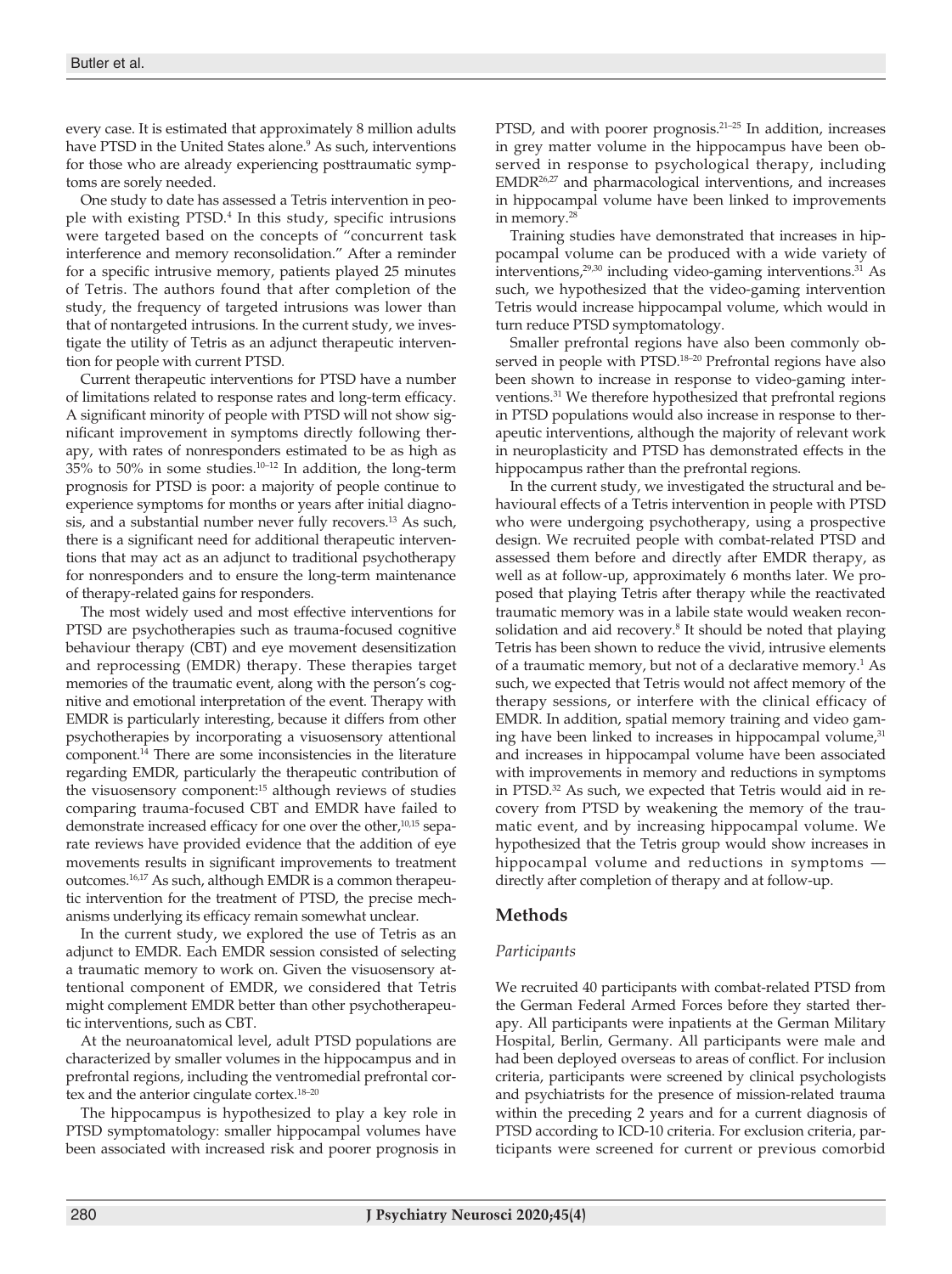psychosis or substance abuse, use of psychotropic medication, a history of concussion or traumatic brain injury, and contraindications for MRI. Patients were assessed for inclusion and exclusion criteria and then randomly assigned to the experimental Tetris group ( $n = 20$ ) or the control group ( $n =$ 20). The local ethics committee of Charité University Clinic (Berlin, Germany) approved the study, and we obtained written informed consent from each participant before they entered the study, in line with the declaration of Helsinki.

Participants in both groups completed EMDR therapy.<sup>14,33</sup> Participants in the control group completed EMDR therapy only, and participants in the experimental Tetris group also played the video game Tetris for 60 minutes per day from the start of therapy to completion, approximately 6 weeks. After completion of therapy, all participants returned for neuroimaging and questionnaire assessment. Approximately 6 months after completion of therapy, participants also completed the questionnaire assessment only. Four participants — 2 in the Tetris group and 2 in the control group — did not complete the 6-month follow-up assessment.

#### *Psychotherapy intervention*

All participants completed EMDR therapy — one of the most common therapeutic interventions for PTSD<sup>34</sup> and known to effectively reduce symptoms in a majority of individuals directly after completion of therapy.14,15,33 Psychotherapists and psychotherapy-specialized senior psychiatrists performed the EMDR in single sessions. Treatment was conducted according to standard EMDR protocol. A 1-week stabilization and preparation phase was followed by a 4-week exposure phase, with an average of 2 sessions per week for 60 to 90 minutes each. Participants completed a mean of  $7.2 \pm 1.8$  sessions over approximately 6 weeks (duration  $39.9 \pm 4.8$  d). When the number of sessions was not available from the clinical records (*n* = 3), we used participant self-report data. Each EMDR session consisted of selecting a memory to work on. The selected memory was then reactivated, during which time the individual attended briefly to certain elements of the memory while simultaneously engaging in a periodic set of eye movements by focusing on a moving visual stimulus controlled by the therapist.

#### *Tetris intervention*

Participants in the Tetris group were given a Nintendo DS XL console and the computer game Tetris. Participants were asked to play for 60 minutes per day. Participants reported playing a mean of  $61 \pm 14.6$  minutes per day (data not available for 2 participants) and missing a mean of  $1 \pm 1.2$  day (data not available for 2 participants). On days that participants completed an EMDR therapy session, they were required to play Tetris within 6 hours after they completed therapy.

## *Questionnaires*

To assess participants' duration of military deployment and their experiences during deployment, we asked them to complete a German version of the Combat Experiences Scale a 33-item questionnaire that assesses the type and frequency of combat-related events during military deployment<sup>35</sup> — and a study-specific questionnaire that included items about the number and duration of military deployments.

To assess psychological symptoms, participants also completed German versions of the following self-report questionnaires before each neuroimaging session: the Posttraumatic Diagnostic Scale (PDS), the Beck Depression Inventory II (BDI-II) and the State–Trait Anxiety Inventory (STAI).

The PDS<sup>36,37</sup> is designed to aid in the diagnosis of PTSD and assess symptom severity. As part of the PDS, respondents rate 17 items representing the main symptoms of PTSD they have experienced in the preceding 30 days using a 4-point scale, ranging from 0 ("not at all or only 1 time") to 3 ("5 or more times a week or almost always").

The BDI-II<sup>38,39</sup> is a 21-item inventory that assesses the characteristic behaviours and symptoms of depression participants experienced in the preceding 2 weeks using a 4-point scale, ranging from 0 ("I do not feel sad") to 3 ("I am so sad or unhappy I can't stand it").

The  $STAI<sup>40,41</sup>$  consists of 2 forms that assess state anxiety, experienced currently (Form X-1), and trait anxiety, experienced in general (Form X-2). In the current study, we used the trait anxiety subscale of the STAI (Form X-2) because we were interested in assessing changes in enduring states of anxiety and stress rather than temporary ones. In Form X-2, individuals rate 20 statements describing emotions of stress and worry using a 4-point scale, ranging from 1 ("almost never") to 4 ("almost always").

## *MRI scanning procedure*

We acquired structural images using a 3 T Magnetom Tim Trio MRI scanner system (Siemens Medical Systems) and a 12-channel radiofrequency head coil. We obtained the images using a 3-dimensional *T*<sub>1</sub>-weighted magnetization-prepared gradient-echo (MPRAGE) sequence based on the Alzheimer's Disease Neuroimaging Initiative protocol (www.adni-info. org; repetition time 2500 ms, echo time 4.77 ms, inversion time 1100 ms, acquisition matrix  $256 \times 256 \times 176$ , flip angle  $7^{\circ}$ , voxel size  $1 \times 1 \times 1$  mm<sup>3</sup>).

## *MRI data analysis*

We processed structural data using the computational anatomy toolbox (CAT12; http://dbm.neuro.uni-jena.de/cat/) and statistical parametric mapping (SPM12; http://www.fil. ion.ucl.ac.uk/spmb) with default parameters running on MATLAB 9.1 (Mathworks). We used voxel-based morphometry to estimate the local amount, or volume of grey matter. Voxel-based morphometry is a neuroimaging analytic technique that allows the investigation of focal differences in brain anatomy based on statistical parametric mapping of structural images. It involves bias correction, tissue classification and affine registration. We normalized images to the Montreal Neurological Institute (MNI) space using the ICBM152 template<sup>42</sup> and segmented them into grey matter,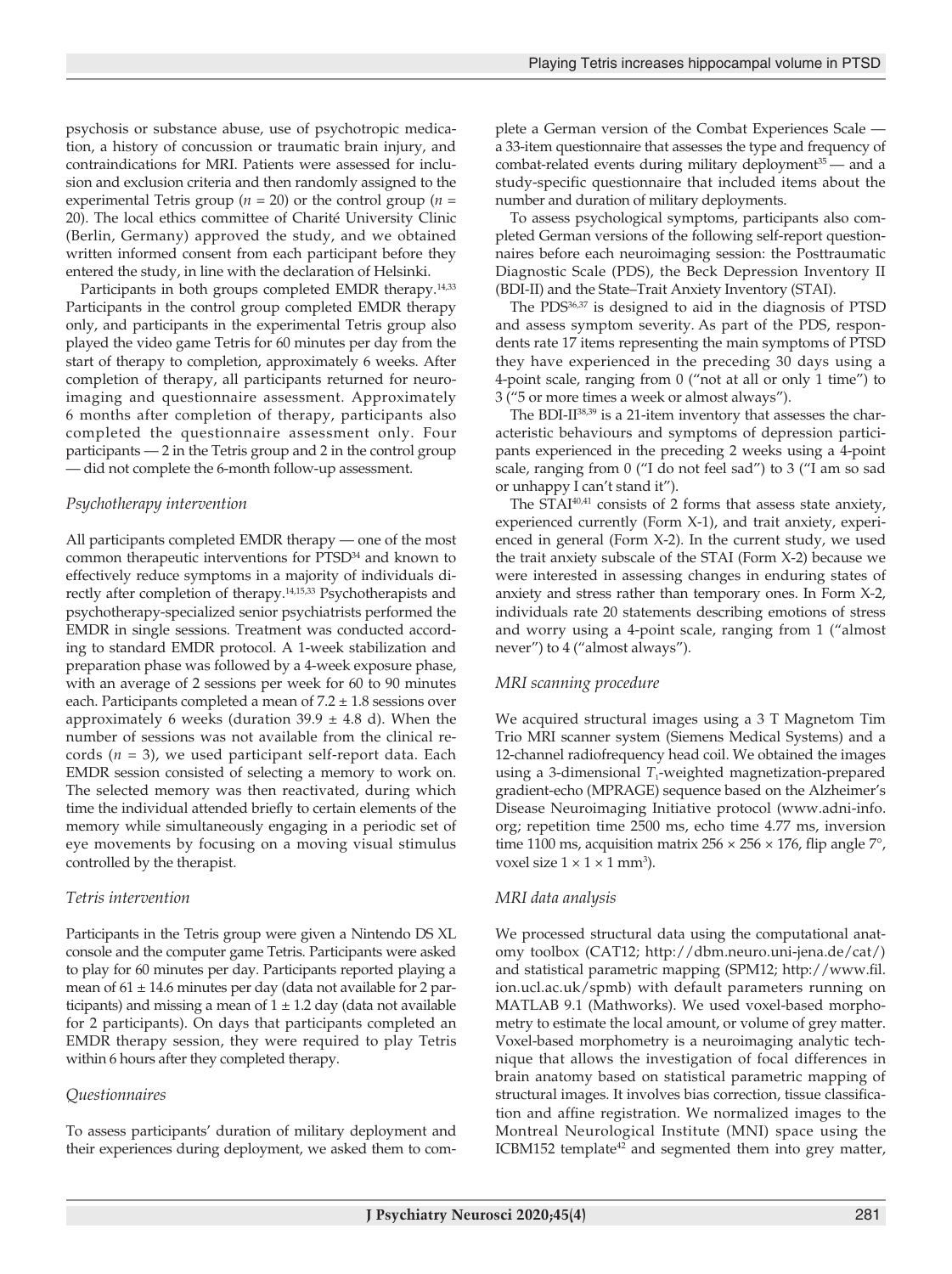white matter and cerebrospinal fluid using default parameters. We applied modulation to preserve the volume of a particular tissue within a voxel by multiplying voxel values in the segmented images by the Jacobian determinants derived from the spatial normalization step. We smoothed images with a full width at half maximum (FWHM) kernel of 8 mm.

We computed a whole-brain voxel-wise factorial analysis. We included age and total intracranial volume as covariates of no interest and applied an absolute grey matter probability threshold of 0.2 (CAT12 manual, http://dbm.neuro.uni-jena. de/cat12/CAT12-Manual.pdf). We thresholded the resulting maps at  $p < 0.001$  at the voxel level and cluster-extent thresholded them at 100 voxels per cluster to control for type I error.

We also conducted region-of-interest (ROI) analysis in the hippocampus, a region commonly implicated in adult PTSD.<sup>19,25</sup> We defined a bilateral anatomic hippocampal mask for the hippocampus using the anatomic automatic labelling (AAL)43 template. We defined a PTSD-specific hippocampal mask using the hippocampal cluster identified in a previous meta-analysis of whole-brain neuroimaging studies.20 We used the Region-of-Interest Extraction (REX) toolbox to extract grey matter volumes from the identified clusters and then entered the values for extracted volumes into repeatedmeasures analysis of variance.

We also assessed the relationship between increases in hippocampal volume and subsequent reductions in symptoms. We calculated change in the hippocampus by using the cluster identified in the whole-brain analysis and subtracting pretherapy from post-therapy hippocampal grey matter volumes; positive values indicated increases in hippocampal volume following completion of therapy. We also calculated change in symptoms by subtracting follow-up PDS, BDI-II and STAI scores from post-therapy scores; negative values indicated a decreases in symptoms from completion of therapy to follow-up. We then correlated these change scores separately for each group.

## **Results**

#### *Participants*

The Tetris and control groups did not differ by age, sex, duration of military deployment, combat exposure, number of EMDR sessions or interval between assessments (Table 1).

#### *Neuroimaging analyses*

Whole-brain analysis revealed a significant increase in grey matter volume in a cluster in the right hippocampus after therapy in the Tetris group ( $k = 150$ ,  $x = 27$ ,  $y = -33$ ,  $z = -3$ ,  $p < 0.001$  at the voxel level; and  $k > 100$ , non-isotropic smoothness corrected at the cluster level; Table 2 and Fig. 1), compared with the control group.

As well, ROI analysis of the hippocampus revealed a significant group  $\times$  time interaction. Compared to the control group, we found larger volumes in the Tetris group after therapy, in the hippocampal cluster identified in a meta-analysis of PTSD neuroimaging studies<sup>20</sup> where PTSD patients were compared to trauma-exposed controls ( $F_{1,38} = 4.42$ ,  $p = 0.042$ ,  $\eta_p^2 = 0.10$ ), and the bilateral anatomic hippocampus defined using the AAL template ( $F_{1,38} = 7.07$ ,  $p = 0.011$ ,  $\eta_p^2 = 0.16$ ; Table 2 and Appendix 1, Fig. S1, available at jpn.ca/190027-a1).43

We also conducted ROI analyses on clusters in the ventromedial prefrontal cortex and anterior cingulate cortex identified in the meta-analysis of PTSD neuroimaging studies mentioned above<sup>20</sup> and the bilateral anatomic amygdala defined using the AAL template.<sup>43</sup> However, we observed no significant results (Appendix 1, Table S1).

#### *Psychological questionnaire analyses*

Repeated-measures analysis of variance revealed a main effect of time, with significant reductions in PTSD symptoms (PDS:  $F_{2,68} = 7.19$ ,  $p = 0.001$ ,  $\eta_p^2 = 0.17$ ) and trait anxiety (STAI Form X-2:  $F_{2,68} = 3.64$ ,  $p = 0.031$ ,  $\eta_p^2 = 0.09$ ), but no significant reductions in depression symptoms (BDI:  $F_{2.68}$  = 2.67,  $p = 0.076$ ,  $\eta_p^2 = 0.07$ ). The group  $\times$  time interaction was not significant for the PDS ( $F_{2,68} = 0.27$ ,  $p = 0.76$ ,  $\eta_{p}^2 = 0.01$ ) or BDI ( $F_{2,68} = 0.27$ ,  $p = 0.765$ ,  $\eta_p^2 = 0.01$ ), but we did find a significant interaction for the STAI ( $F_{2,68} = 3.15$ ,  $p = 0.049$ ,  $\eta_{p}^2 =$ 0.08). We then conducted post hoc paired-sample *t* tests to compare symptom levels pre-therapy to those at 6-month follow-up. Both groups continued to show a significant improvement in PTSD symptoms from pre-therapy levels at 6-month follow-up (PDS Tetris  $t_{17} = 1.93$ ,  $p = 0.036$ ; PDS control  $t_{17} = 3.39$ ,  $p = 0.002$ ; significance 1-tailed). Only the Tetris group continued to show a significant reduction in anxiety symptoms (STAI Tetris  $t_{17} = 1.93$ ,  $p = 0.035$ ; STAI control  $t_{17} =$ 0.57,  $p = 0.29$ ; significance 2-tailed), but no significant reduction in depression symptoms (BDI Tetris  $t_{17} = 1.00$ ,  $p = 0.165$ ;

| Table 1: Demographic characteristics of study participants |                          |                                |                                  |  |  |  |  |  |
|------------------------------------------------------------|--------------------------|--------------------------------|----------------------------------|--|--|--|--|--|
| Characteristic                                             | Tetris.<br>mean $\pm$ SD | Therapy only,<br>mean $\pm$ SD | t test                           |  |  |  |  |  |
| Age, yr                                                    | $34.2 \pm 7.3$           | $32.5 \pm 5.3$                 | $t_{\infty} = 0.79$ ; $p = 0.43$ |  |  |  |  |  |
| Military deployment, d                                     | $354.9 \pm 305.6$        | $345.9 \pm 214.2$              | $t_{\infty}$ = 0.11; $p = 0.92$  |  |  |  |  |  |
| CES score                                                  | $32.2 \pm 12.9$          | $34.4 \pm 16.7$                | $t_{\infty} = 0.60$ ; $p = 0.55$ |  |  |  |  |  |
| EMDR sessions, n                                           | $7.0 \pm 1.6$            | $7.3 \pm 1.9$                  | $t_{\infty} = 0.62$ ; $p = 0.54$ |  |  |  |  |  |
| Pre/post interval, d                                       | $39.9 \pm 4.8$           | $36.8 \pm 6.6$                 | $t_{\infty}$ = 1.74; $p = 0.09$  |  |  |  |  |  |
| Post/follow-up interval, d*                                | $204.1 \pm 57.4$         | $256.4 \pm 138.5$              | $t_{34} = 1.48$ ; $p = 0.15$     |  |  |  |  |  |
|                                                            |                          |                                |                                  |  |  |  |  |  |

CES = Combat Experiences Scale; EMDR = eye movement desensitization and reprocessing; SD = standard deviation. \*Follow-up data were missing for 4 participants (2 Tetris, 2 therapy-only controls).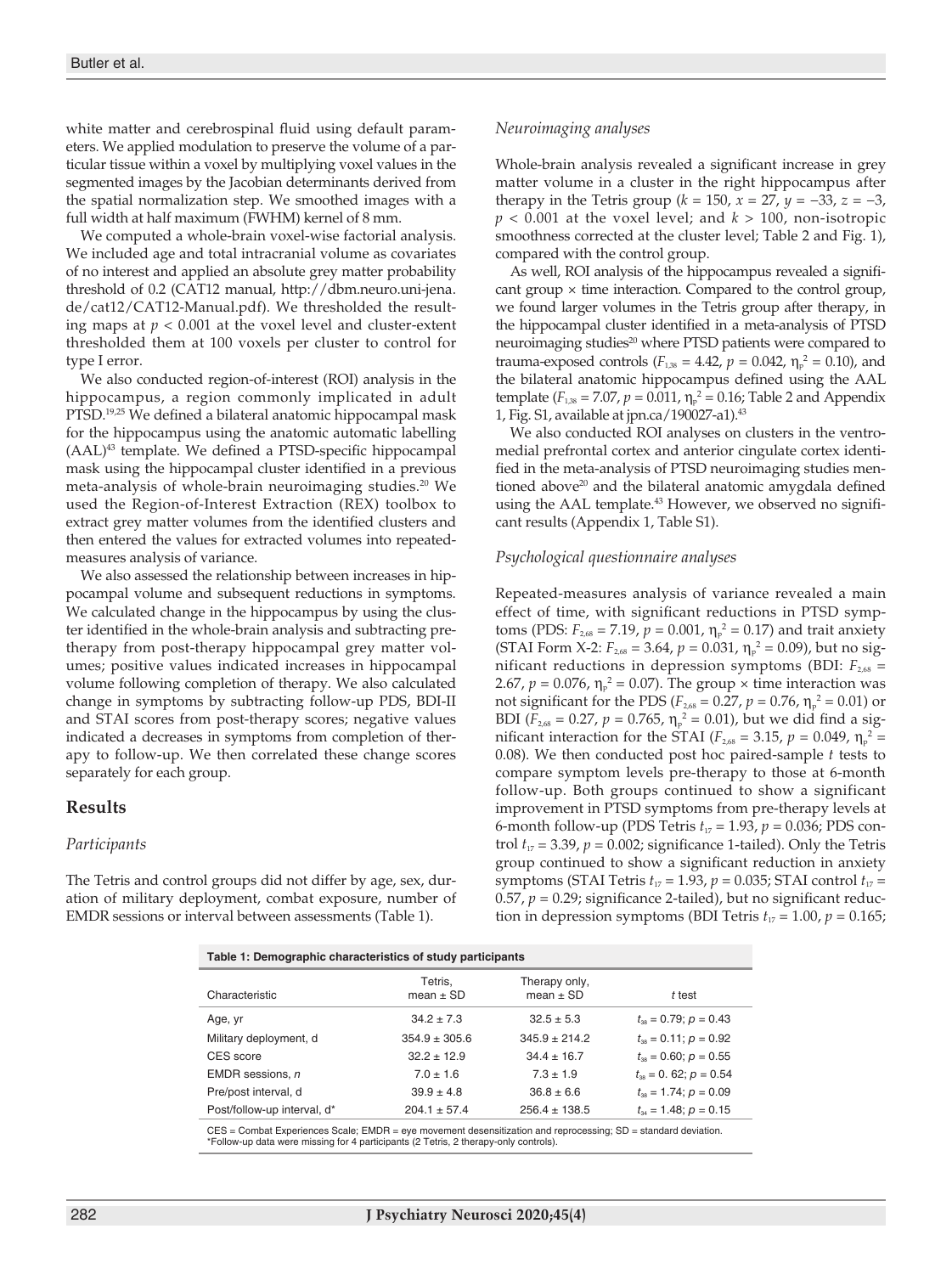BDI control  $t_{17} = 0.24$ ,  $p = 0.41$ ; significance 1-tailed) at 6-month follow-up (Fig. 2A).

To explore associations between neural and clinical change, we correlated changes in hippocampal volume with changes in psychological symptoms. Using the cluster identified in the whole-brain analysis, we found that increased hippocampal volume after therapy was correlated with further reduction of symptoms between completion of therapy and follow-up in the Tetris group, but not in the control group (Fig. 2B).

# **Discussion**

We found evidence that completing a visuospatial videogaming intervention during psychological therapy for PTSD led to increases in hippocampal volume and maintenance of a wider range of therapy-related gains, and increases in hippocampal volume correlated with further reductions in symptoms at 6-month follow-up. At the brain structural level, we found larger hippocampal volumes in the Tetris group in both the whole-brain and the ROI analyses. At the psychological level, directly after therapy both groups showed reductions in PTSD, depression and anxiety symptoms. At 6-month followup, both groups continued to show reduced PTSD symptoms, but only the Tetris group continued to show reduced anxiety symptoms. In addition, hippocampal grey matter increases during therapy were correlated with further reductions in PTSD, depression and anxiety symptoms from discharge to follow-up in the Tetris group but not the control group.

|  | Table 2: Grey matter volume from whole-brain and ROI hippocampal neuroimaging analyses |  |  |  |
|--|----------------------------------------------------------------------------------------|--|--|--|
|--|----------------------------------------------------------------------------------------|--|--|--|

| Variable                                       | Group         | Pre. $mm^{3*}$  | Post. $mm^{3*}$ | Time                                     | Time $\times$ group                      | Group                                 |
|------------------------------------------------|---------------|-----------------|-----------------|------------------------------------------|------------------------------------------|---------------------------------------|
| Voxel-based morphometry<br>hippocampus cluster | <b>Tetris</b> | $0.43 \pm 0.07$ | $0.44 \pm 0.07$ | $F_{1.38} = 9.04$                        | $F_{1.38} = 9.30$                        | $F_{1.38} = 0.167$                    |
|                                                | Therapy only  | $0.43 \pm 0.03$ | $0.43 \pm 0.03$ | $p = 0.005$ §<br>$\eta_{\circ}^2 = 0.19$ | $p = 0.004$ §<br>$\eta_{0}^{2} = 0.19$   | $p = 0.68$<br>$\eta_{\rm e}^2 = 0.01$ |
| Meta-analysis hippocampus†                     | <b>Tetris</b> | $0.53 \pm 0.05$ | $0.54 \pm 0.04$ | $F_{\text{1,38}} = 1.382$                | $F_{1.38} = 4.419$                       | $F_{1.38} = 0.008$                    |
|                                                | Therapy only  | $0.53 \pm 0.03$ | $0.53 \pm 0.03$ | $p = 0.25$<br>$\eta_{0}^{2} = 0.03$      | $p = 0.042$ §<br>$\eta_{0}^{2} = 0.10$   | $p = 0.92$<br>$\eta_{0}^{2} = 0.01$   |
| Bilateral anatomic<br>hippocampus‡             | Therapy only  | $0.45 \pm 0.04$ | $0.45 \pm 0.04$ | $F_{1.38} = 2.13$                        | $F_{1.98} = 7.07$                        | $F_{\text{1.98}} = 0.006$             |
|                                                | Tetris        | $0.45 \pm 0.02$ | $0.45 \pm 0.02$ | $p = 0.15$<br>$\eta_{\circ}^2 = 0.05$    | $p = 0.011$ §<br>$\eta_{\rm o}^2 = 0.16$ | $p = 0.94$<br>$\eta_{0}^{2} = 0.01$   |

PTSD = posttraumatic stress disorder; ROI = region of interest.

\*Values are given as mean ± standard deviation.

†Left anterior hippocampal cluster identified in a meta-analysis of PTSD neuroimaging studies.20

‡Bilateral anatomic hippocampus defined using the anatomic automatic labelling template.43

§Significant at *p* < 0.05.



**Fig. 1:** Neuroimaging results of whole-brain analysis. Brain image displays the cluster from a whole-brain analysis across all participants, comparing increases in the Tetris group to the therapy-only control group after treatment (*k* = 150; *x* = 27, *y* = −33, *z* = −3; *p* < 0.001 at the voxel level, and  $k > 100$ , non-isotropic smoothness corrected at the cluster level). Post = directly after therapy; pre = before therapy.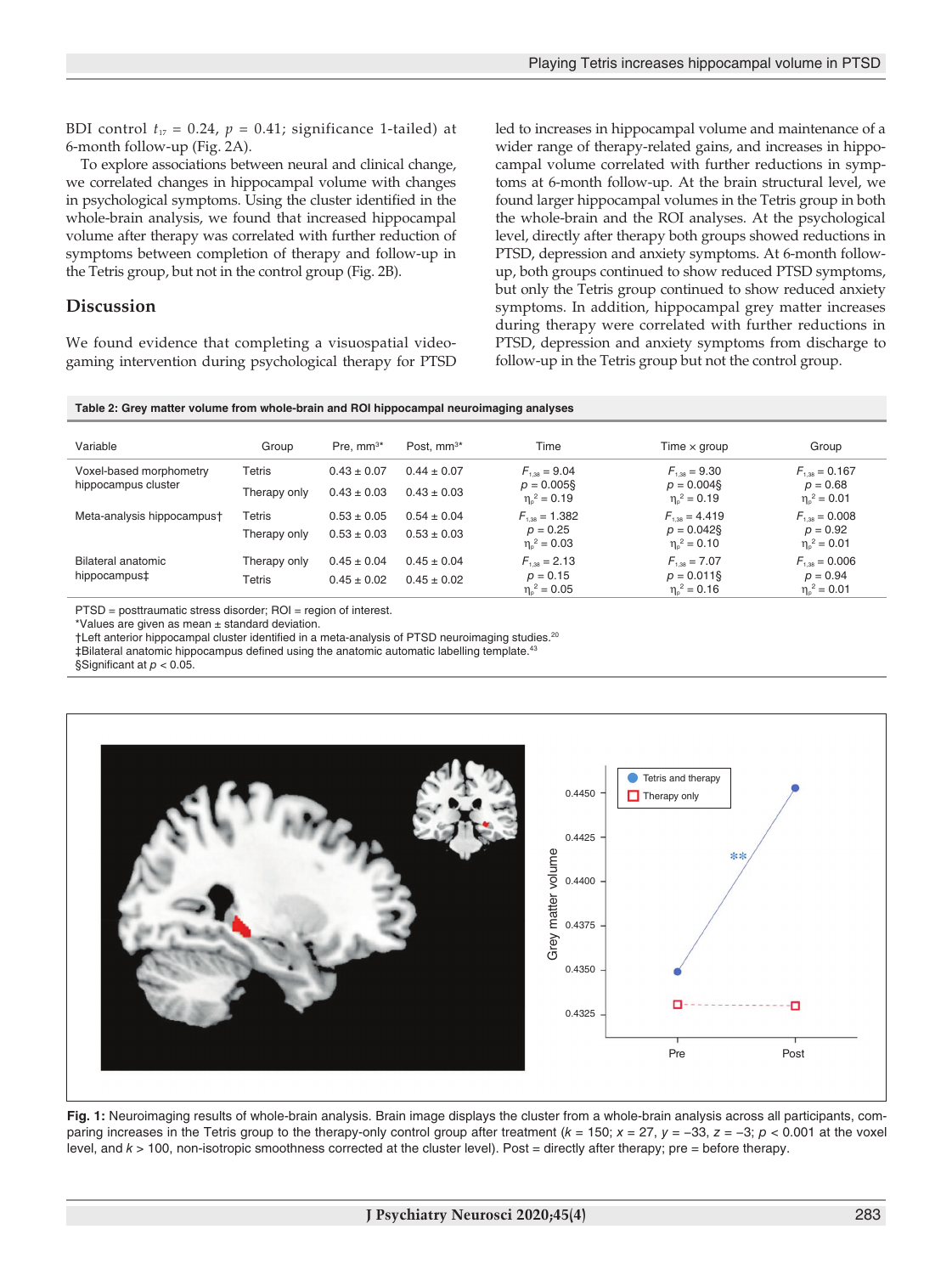

**Fig. 2:** Psychological questionnaire scores and hippocampal grey matter. (A) Psychological questionnaire scores are displayed separately for the Tetris and therapy-only control groups, at 3 time points: before therapy (pre), directly after therapy (post) and approximately 6 months later (follow-up). (B) Increases in hippocampal volume after therapy were correlated with decreases in symptoms at follow-up in the Tetris group, but not in the therapy-only control group. Follow-up data were missing for 4 participants (2 Tetris, 2 therapy-only controls). Analyses based on 36 participants. BDI = Beck Depression Inventory; PDS = Post-traumatic Diagnostic Scale; STAI = State Trait Anxiety Inventory.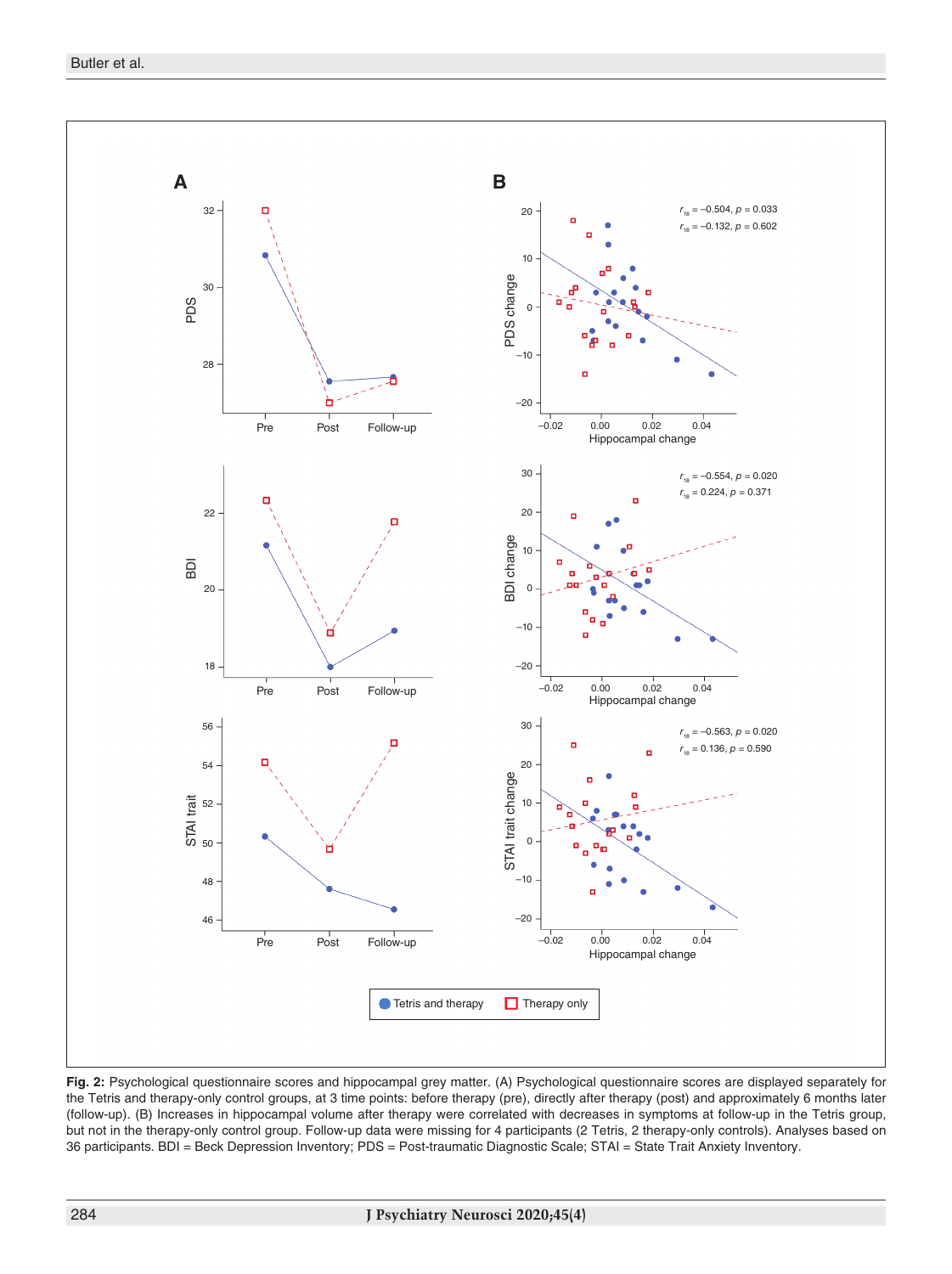We observed a volume increase in the hippocampus but not in prefrontal regions such as the ventromedial prefrontal cortex and anterior cingulate cortex, in both the whole-brain and ROI analyses. The hippocampus is involved in memory, learning and fear extinction,<sup>44</sup> and the ventromedial prefrontal cortex and anterior cingulate cortex are involved in affective and cognitive processing and the regulation of fear expression.45 Smaller hippocampal volumes have been associated with increased risk for PTSD<sup>25</sup> and with poorer prognosis;21–24 smaller volumes in the prefrontal cortex may represent a more general effect of stress exposure.<sup>46,47</sup> At a structural level, the hippocampus is one of the most plastic regions in the human brain; it is rich in glucocorticoid receptors, making it highly susceptible to the effects of stress. In addition, reduction in glucocorticoid receptor function may lead to hyperactivity in the hypothalamus–pituitary–adrenal axis, leading to increased levels of glucocorticoids and further reductions in hippocampal volume.<sup>48</sup> Stress has been shown to produce dendritic atrophy and reductions in neurogenesis in the hippocampus,<sup>49</sup> and stress-induced alterations in the hippocampus have been linked to reductions in memory and cognition<sup>50</sup> and increases in anxiety-related behaviour.<sup>51</sup> Conversely, training studies have demonstrated that increases in hippocampal volume can be produced with a wide variety of interventions, $29,30$  including video-gaming interventions.31 The hippocampus is also involved in spatial orientation and navigation, and spatial learning has been linked to increases in hippocampal volume.<sup>52</sup> As such, sustained focus on a demanding visuospatial task such as Tetris may produce increases in hippocampal volume, driven in part by increases in neurogenesis. In animal models, hippocampal neurogenesis has been shown to mediate forgetting and support new learning.<sup>53</sup> Newly formed neurons compete with existing neurons for connections, and these newly formed connections may come to replace old ones, weakening existing memories and strengthening new ones.<sup>53</sup> Therefore, we propose that video-gaming-related increases in hippocampal neurogenesis may lead to subsequent reductions in PTSD symptoms by weakening memories of the traumatic event and strengthening memories formed during therapy.

Tetris provides a promising therapeutic intervention for a number of practical reasons. The video-gaming consoles required are inexpensive and mobile, and they can be reused multiple times. Tetris does not require a clinician to administer; it can even be self-administered. Tetris does not produce adverse effects and is enjoyable to play, so adherence is likely to be high. Tetris is also adaptive; as a person continues to play, the difficulty level (the speed at which the blocks fall) automatically increases until the game ends (the blocks fill the screen), at which point the game restarts at the lowest difficulty. As such, by adapting the level of difficulty to the skill of the player, it is possible to minimize frustration that the game is too difficult and boredom that the game is too easy, and the player should remain engaged in the game.

The current study builds on previous work using Tetris as the visuospatial task of choice. $1-4$  However, other demanding visuospatial working-memory tasks, including other video games, could also be used successfully for PTSD. Attention and engagement with a task is known to be a key factor in producing training-related gains at both the behavioural and neural levels.54 Providing a range of games from which a person could choose could help maintain motivation and compliance, particularly for those outside of a clinical setting.

In the current study, we assessed combat-exposed young adult males. It is possible that trauma type, age, sex and military status could mediate the effect of a video-gaming intervention on the brain. Sex and age have been shown to play a role in resilience to stress<sup>49</sup> and hippocampal neuroplasticity;<sup>55</sup> as well, military and civilian PTSD populations have been shown to differ in risk factors<sup>56</sup> and response to psychotherapy.11 Future work may seek to explore the utility of video game interventions for female and civilian PTSD populations.

#### *Limitations*

At the time of study initiation, no study had attempted to use Tetris as an intervention to target memory reconsolidation or for people with current PTSD. We considered Tetris to be a promising adjunct to EMDR therapy, both as a cognitive interference task targeting reconsolidation of traumatic memories after reactivation during therapy, and as a braintraining intervention targeting the hippocampus. We consider the current results to be an initial proof of concept of the utility of Tetris as an adjunct therapeutic intervention. However, with the current design it was not possible to distinguish the cognitive-interference elements of the Tetris intervention from the brain-training elements. In addition, given the novel nature of this work, we used a standard-of-care control group. A standard-of-care control group is a widely accepted approach for assessing the effectiveness of a novel therapeutic intervention in conditions with existing therapeutic interventions. Future work may seek to employ a game active control group to test whether the observed effects were specific for Tetris and to distinguish potential brain-training effects from cognitive-interference effects. In addition, patients with PTSD may show signs of cognitive impairment,<sup>57</sup> and increases in hippocampal volume have been linked to increases in cognitive performance after therapy for PTSD.28 Future work may seek to explore if Tetris-related changes in hippocampal volume are associated with improvements in cognitive performance in patients with PTSD.

It should be noted that more conservative approaches could be adopted for the neuroimaging analyses. However, the current sample size was small, because of the non-trivial challenge of recruiting this patient population. As such, we sought to balance concerns of type I and type II errors in our analysis by applying the less conservative approach of a voxel-level threshold of *p* < 0.005 combined with cluster-size correction, a method that is accepted and published.<sup>47,58</sup>

Conversely, we also note that we did not observe effects in the prefrontal cortex, despite the fact that these regions are reduced in PTSD populations<sup>18-20</sup> and have been shown to respond to video-gaming interventions.31 The timeline of changes in the hippocampus and prefrontal cortex may differ, with the prefrontal cortex showing an initial period of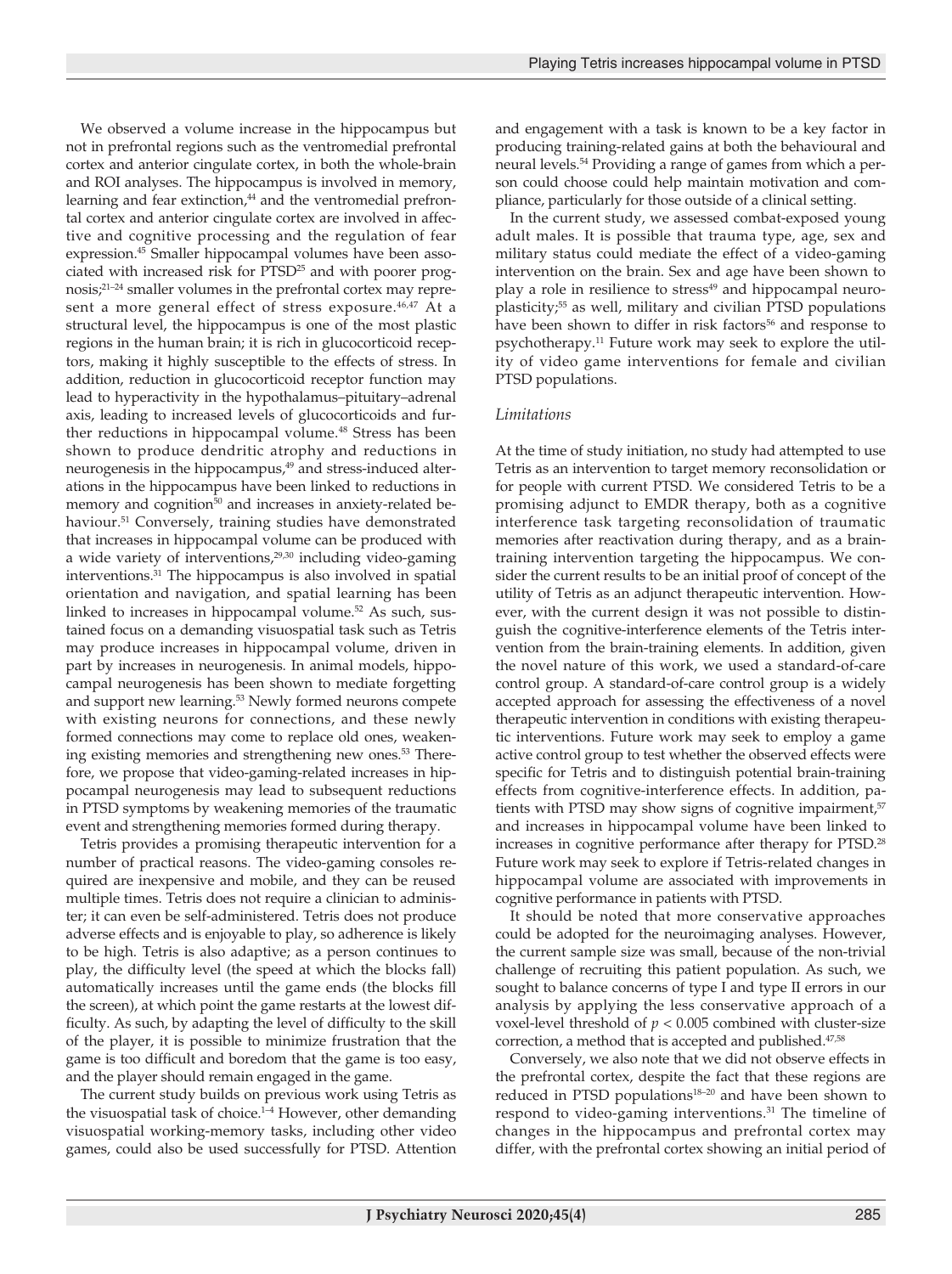expansion followed by a period of renormalization.<sup>59</sup> Future studies may seek to use multiple neuroimaging assessments over the course of therapy to assess the rate and pattern of neural changes. Alternatively, owing to the small sample size the current study may simply have been underpowered to detect changes in the prefrontal cortex.

At the behavioural level, we observed an interesting trend toward reductions in depression symptoms at 6-month follow-up in the Tetris group, although this finding was not statistically significant. As previously noted, we consider the current results to be an initial proof of concept. However, future work with larger sample sizes is needed further to explore the utility of Tetris as an adjunct therapeutic intervention and the underlying neural mechanisms.

#### **Conclusion**

Current interventions for PTSD have a number of limitations with respect to response rates and long-term efficacy, and there is a significant need for additional therapeutic interventions that can act as an adjunct to traditional psychotherapy. We provide evidence that Tetris may be useful as an intervention for people with current PTSD, alongside EMDR psychotherapy. After completion of psychotherapy, symptoms were reduced across all participants, and both groups continued to show reductions in PTSD symptoms at 6-month follow-up. However, only the Tetris group continued to show reductions in anxiety symptoms and a trend toward reductions in depression symptoms at 6-month follow-up. Playing Tetris was correlated with increases in hippocampal volume, and hippocampal increases were correlated with continued reduction of PTSD, depression and anxiety symptoms between completion of therapy and 6-month follow-up. As such, Tetris playing may ensure that a wider range of symptom improvements are maintained after therapy, through increases in hippocampal volume.

**Acknowledgments:** The authors thank Sarah Polk for her helpful contributions.

**Affiliations:** From the Max Planck Institute for Human Development, Center for Lifespan Psychology, Berlin, Germany (Butler, Kühn); the Center for Military Mental Health, Military Hospital Berlin, Berlin, Germany (Herr, Willmund, Zimmermann); and the University Medical Centre Hamburg-Eppendorf, Department of Psychiatry and Psychotherapy, Hamburg, Germany (Gallinat, Kühn).

**Competing interests:** J. Gallinat has received research funding from AstraZeneca and speaker fees from Lundbeck, Janssen-Cilag, Lilly and Otsuka, outside the submitted work. K. Herr, G. Willmund and P. Zimmermann are employed by the German Armed Forces; their employment had no influence on the study design. No other competing interests were declared.

**Funding:** O. Butler received a PhD student stipend from the International Max Planck Research School on the Life Course (LIFE). J. Gallinat has received research funding from the German Federal Ministry of Education and Research and the German Science Foundation. S. Kühn has been funded by a Heisenberg grant from the German Science Foundation (DFG KU 3322/1-1), the European Union (ERC-2016-StG-Self-Control-677804) and the Jacobs Foundation (JRF 2016- 2018). The study was funded by the Military Medical Academy of German Armed Forces, German Ministry of Defense.

**Data sharing:** Key data and materials have been made publicly available via the Open Science Framework and can be accessed at osf.io/ xz32u, or are otherwise available from the authors on request (with the exception of questionnaire measures subject to third-party copyright or potentially identifying patient information).

**Contributors:** All authors designed the study. O. Butler, K. Herr, G. Willmund and S. Kühn acquired the data, which O. Butler, K. Herr, G. Willmund, J. Galllinat and S. Kühn analyzed. O. Butler, K. Herr and S. Kühn wrote the article, which all authors reviewed. All authors approved the final version to be published and can certify that no other individuals not listed as authors have made substantial contributions to the paper.

#### **References**

- 1. Holmes EA, James EL, Kilford EJ, et al. Key steps in developing a cognitive vaccine against traumatic flashbacks: visuospatial Tetris versus Verbal pub quiz. *PLoS One* 2010;5:e13706.
- 2. Iyadurai L, Blackwell SE, Meiser-Stedman R, et al. Preventing intrusive memories after trauma via a brief intervention involving Tetris computer game play in the emergency department: a proof-ofconcept randomized controlled trial. *Mol Psychiatry* 2018;23:674-82.
- Horsch A, Vial Y, Favrod C, et al. Reducing intrusive traumatic memories after emergency caesarean section: a proof-of-principle randomized controlled study. *Behav Res Ther* 2017;94:36-47.
- 4. Kessler H, Holmes EA, Blackwell SE, et al. Reducing intrusive memories of trauma using a visuospatial interference intervention with inpatients with posttraumatic stress disorder (PTSD). *J Consult Clin Psychol* 2018;86:1076-90.
- 5. McGaugh JL. Memory—a century of consolidation. *Science* 2000; 287:248-51.
- 6. Wixted JT. The psychology and neuroscience of forgetting. *Annu Rev Psychol* 2004;55:235-69.
- 7. Walker MP, Brakefield T, Hobson JA, et al. Dissociable stages of human memory consolidation and reconsolidation. *Nature* 2003; 425:616-20.
- 8. James EL, Bonsall MB, Hoppitt L, et al. Computer game play reduces intrusive memories of experimental trauma via reconsolidationupdate mechanisms. *Psychol Sci* 2015;26:1201-15.
- 9. Kilpatrick DG, Resnick HS, Milanak ME, et al. National estimates of exposure to traumatic events and PTSD prevalence using DSM-IV and DSM-5 criteria. *J Trauma Stress* 2013;26:537-47.
- 10. Bisson JI, Roberts NP, Andrew M, et al. Psychological therapies for chronic post-traumatic stress disorder (PTSD) in adults. *Cochrane Database Syst Rev* 2013;(12):CD003388.
- 11. Bradley R, Greene J, Russ E, et al. A multidimensional meta-analysis of psychotherapy for PTSD. *Am J Psychiatry* 2005;162:214-27.
- 12. Schottenbauer MA, Glass CR, Arnkoff DB, et al. Nonresponse and dropout rates in outcome studies on PTSD: review and methodological considerations. *Psychiatry* 2008;71:134-68.
- 13. Kessler RC. Posttraumatic stress disorder in the National Comorbidity Survey. *Arch Gen Psychiatry* 1995;52:1048.
- 14. Shapiro F. Eye movement desensitization and reprocessing (EMDR): evaluation of controlled PTSD research. *J Behav Ther Exp Psychiatry* 1996;27:209-18.
- Seidler GH, Wagner FE. Comparing the efficacy of EMDR and trauma-focused cognitive-behavioral therapy in the treatment of PTSD: a meta-analytic study. *Psychol Med* 2006;36:1515-22.
- 16. Jeffries FW, Davis P. What is the role of eye movements in eye movement desensitization and reprocessing (EMDR) for posttraumatic stress disorder (PTSD)? A review. *Behav Cogn Psychother* 2013;41:290-300.
- 17. Lee CW, Cuijpers P. A meta-analysis of the contribution of eye movements in processing emotional memories. *J Behav Ther Exp Psychiatry* 2013;44:231-9.
- 18. Karl A, Schaefer M, Malta LS, et al. A meta-analysis of structural brain abnormalities in PTSD. *Neurosci Biobehav Rev* 2006;30:1004-31.
- 19. Kitayama N, Vaccarino V, Kutner M, et al. Magnetic resonance imaging (MRI) measurement of hippocampal volume in posttraumatic stress disorder: a meta-analysis. *J Affect Disord* 2005;88:79-86.
- 20. Kühn S, Gallinat J. Gray matter correlates of posttraumatic stress disorder: a quantitative meta-analysis. *Biol Psychiatry* 2013;73:70-4.